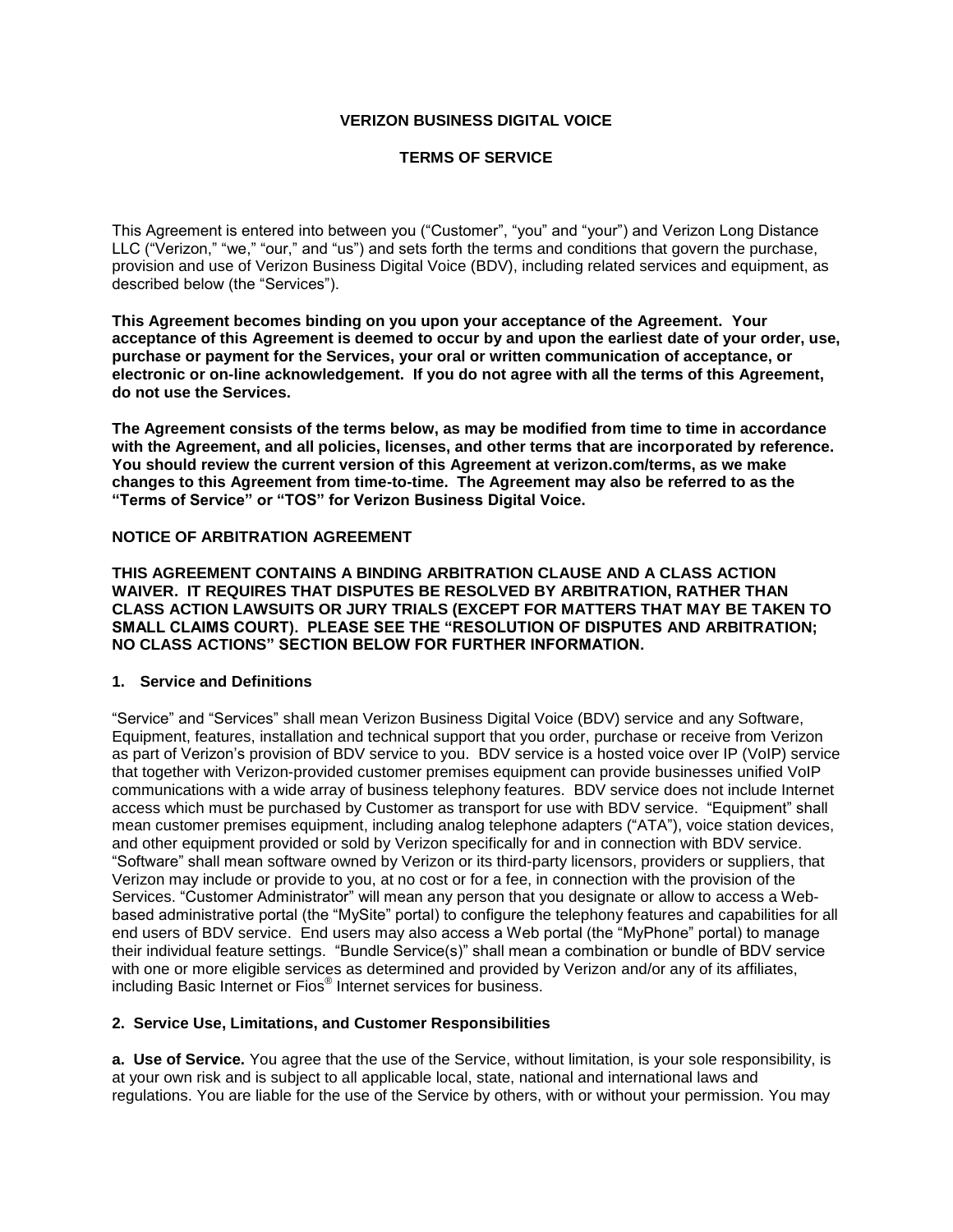not resell, assign or otherwise transfer the Service or Agreement to any other person for any purpose, or relocate or make any change for the use of the Service, without advance written permission from Verizon. You may only use the Service for lawful and general business purposes and may not use the Service in any manner or purposes prohibited by this Agreement, regulation, law or Verizon's Acceptable Use Policy posted at business.verizon.com/tosupdates. You may not use the Service to operate a telemarketing or outbound call center, to broadcast mass faxes or communications, fax blasting, or continuous or extensive call forwarding. You may not use auto-dialers or similar devices to generate robocalls or other unsolicited or marketing calls or use the Service in a manner or extent beyond standard business usage as determined by Verizon.

**b. E-911 Limitations.** You understand and acknowledge that electric power, a working and technically acceptable Internet connection, and compatible IP-based equipment are required for the Service to function and must be purchased and maintained by you. If any of the required components fail or are not functioning, **you will not be able to receive calls or make calls, including calls to 911.**

- Electric Service. A loss of electric service will interrupt BDV Service. Customers are urged to implement a battery backup system for their Internet and BDV Service.
- Broadband Service. BDV will be interrupted if the attendant broadband connection is not available.
- Equipment. Malfunction or failure of equipment, software or hardware needed for end-to-end Internet functionality (e.g., routers, IP phones, analog gateways) can limit access to E-911.
- Relocation of Equipment. Verizon is able to provide access to E-911 only at your registered Service location and if used elsewhere, E-911 will not be available.

**You acknowledge these 911 limitations and are solely responsible for maintaining alternative arrangements and/ any back-up power for access to 911**. A power failure or service disruption may also require you to reset or reconfigure equipment prior to using the Service. You agree not to move your equipment to a new service location until after you have contacted Verizon to complete a move order of your Service and updated your registered service location as required by Verizon to ensure that 911 dialed calls can be correctly routed to the appropriate emergency response personnel.

You represent and warrant that you will notify all BDV end-users of the interaction and/or limitations of E-911 with BDV Service and re-location of Service as set forth above. You are solely responsible for any third-party claims and liability arising from your failure to so notify your end-users. Our liability to you, to anyone dialing 911 using the Service, or to any other person or party, for any loss or damage arising from errors, interruptions, omissions, delays, defects, or failures of 911 services whether caused by our negligence or otherwise, shall not exceed the amount of our charges for such services during the affected period of time. This limitation of liability is in addition to any other limitations contained in this Agreement**.** 

Pursuant to FCC requirements, Verizon enables the routing of E-911 calls only in locations where such 911 calling is available and only in the limited circumstances described below. An end-user's ability to access an appropriate PSAP depends on the type, configuration and location of the phone used.

**c. Dialing**. The Service requires 10-digit dialing and does not include access to or use of directory assistance (411, NPA-555-1212) or operator services. The Service does not allow you to accept collect or third-number-billed calls or make 500, 700, 900, 950, 976, 0, 00, 01, dial-around calls (e.g. 10-10-XXXX) or other calls as designated by Verizon. You are solely responsible for configuring any fax, security, alarm system or other system settings. You may place international calls only if you subscribe to Talk To The World International Plan for Business Digital Voice or otherwise remove the block on international calling. If you remove the block on international calling and do not subscribe to Talk To The World International Plan for Business Digital Voice, you will be charged for international calls as set forth in the Business International Basic Plan for Business Digital Voice. Talk To The World International Plan for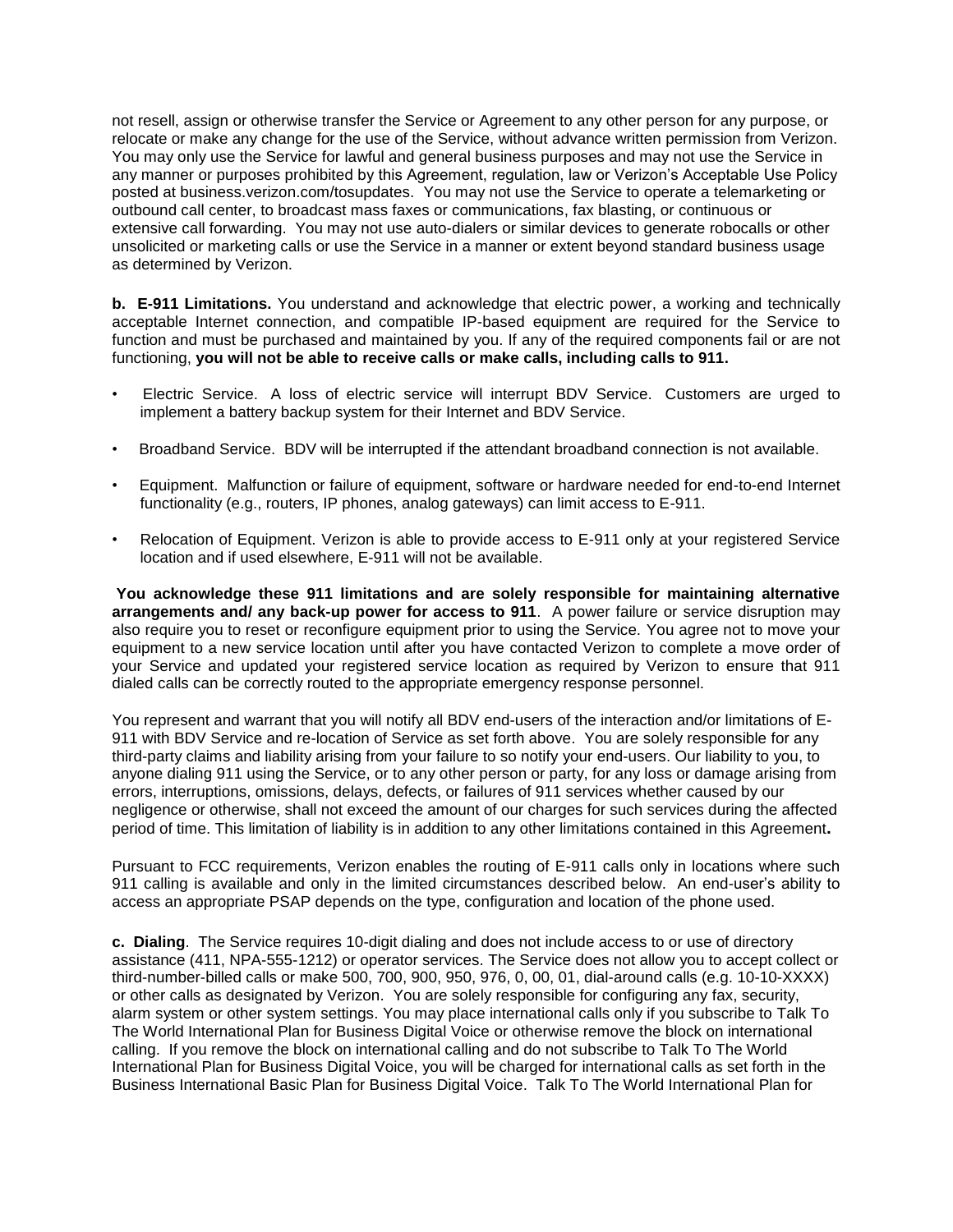Business Digital Voice and Business International Basic Plan for Business Digital Voice are available at verizon.com/terms and are incorporated herein by reference.

**d. Directory Listings**. We may include your primary business number, name and address in a Verizon directory and directory assistance without additional charge to you. We may in our discretion also offer you the option to exclude your listing from publication or to purchase additional listings or appearances in the same or different (foreign) directories for a fee. Your directory listing(s) must comply with Verizon standards including but not limited to the requirement that the listed name must be a name that you are legally authorized to use in the conduct of your business. Verizon's liability for any errors or omissions in including or excluding your listing in or from a directory or directory assistance shall be limited to direct damages not to exceed the charges you paid for such listing, if any. In no event shall we be liable for, and Customer indemnifies and holds Verizon harmless for, any claims, expenses, loss of profits or other damages of any type caused or claimed to caused, directly or indirectly, by any inclusion, errors or omissions of customer's directory listings in any directory or directory assistance.

**e. Pick Your Own Area Code.** We may, in our sole discretion, offer you the option to select a telephone number that is outside of your traditional local exchange area ("Pick Your Own Area Code ("PYOAC") Number"). Use of a PYOAC number for certain types of calls, such as 311 calls, may not allow you to reach the local organizations that support these types of calls. A white pages directory listing is not available for any PYOAC number on your account.

**f. Voicemail.** If Voicemail is provided as part of your Service, we will provide you information on establishing and managing individual voice mailboxes.

**g. Your Facilities and Premises**. Except as otherwise expressly stated herein, you are responsible for obtaining, installing, configuring and maintaining all equipment (including, but not limited to, routers, switches and firewalls), software, premises wiring, power sources, telephone connections and/or communications services necessary for access to and use of BDV Services ("Facilities"). You are responsible for ensuring your Facilities are compatible with Verizon's requirements (including being certified by Verizon for use with BDV) and that they continue to be compatible with subsequent revision levels of Verizon software, firmware and Services. You are authorized and will allow Verizon access to your premises to perform necessary installation, inspection, repair or replacement services and if you are not the owner of the premises to be entered, will supply proof that you are authorized to allow work to be done on such premises.

**h. Changes to Customer Account.** You agree to promptly notify Verizon whenever your business, personal or billing information changes (including, for example, customer name, address, email address, telephone number, and credit card number and expiration date). You acknowledge and agree that Verizon may contact or provide you information, at its election, by U.S. Mail, email, message on or with your bill, calls or messages to your assigned telephone numbers or online account, or by call or text to your mobile number(s) on file with us.

## **3**. **Term and Termination; Changes to Service; Money Back Guarantee; and Equipment Return**

**a. Term**. The term of this Agreement shall commence and be effective upon your acceptance of this Agreement, as provided above, and shall continue until you or we terminate this Agreement as permitted herein. If you subscribe to Service(s) on a month-to-month basis, either you or we may terminate Service upon 30 days prior notice to the other. If you subscribe to a plan with a minimum term commitment (a "Term Plan"), you agree to maintain your Service or Bundled Service for the duration of that Term Plan, including any renewal Terms, if applicable. When you select a Term Plan, the monthly rates, minimum term periods, renewal terms, early termination fee (ETF) and other terms of that plan will also apply and become part of this Agreement. In the event you change Service or Bundled Service plans, your monthly rate and term commitment may change (depending on the plan you select). We reserve the right to terminate the Service (or any part thereof) in the event we cease to offer the Service generally or to your location and in such event, will give you at least thirty (30) days advance notice and any you shall not be required to subscribe for the remainder of a Term Plan, if applicable.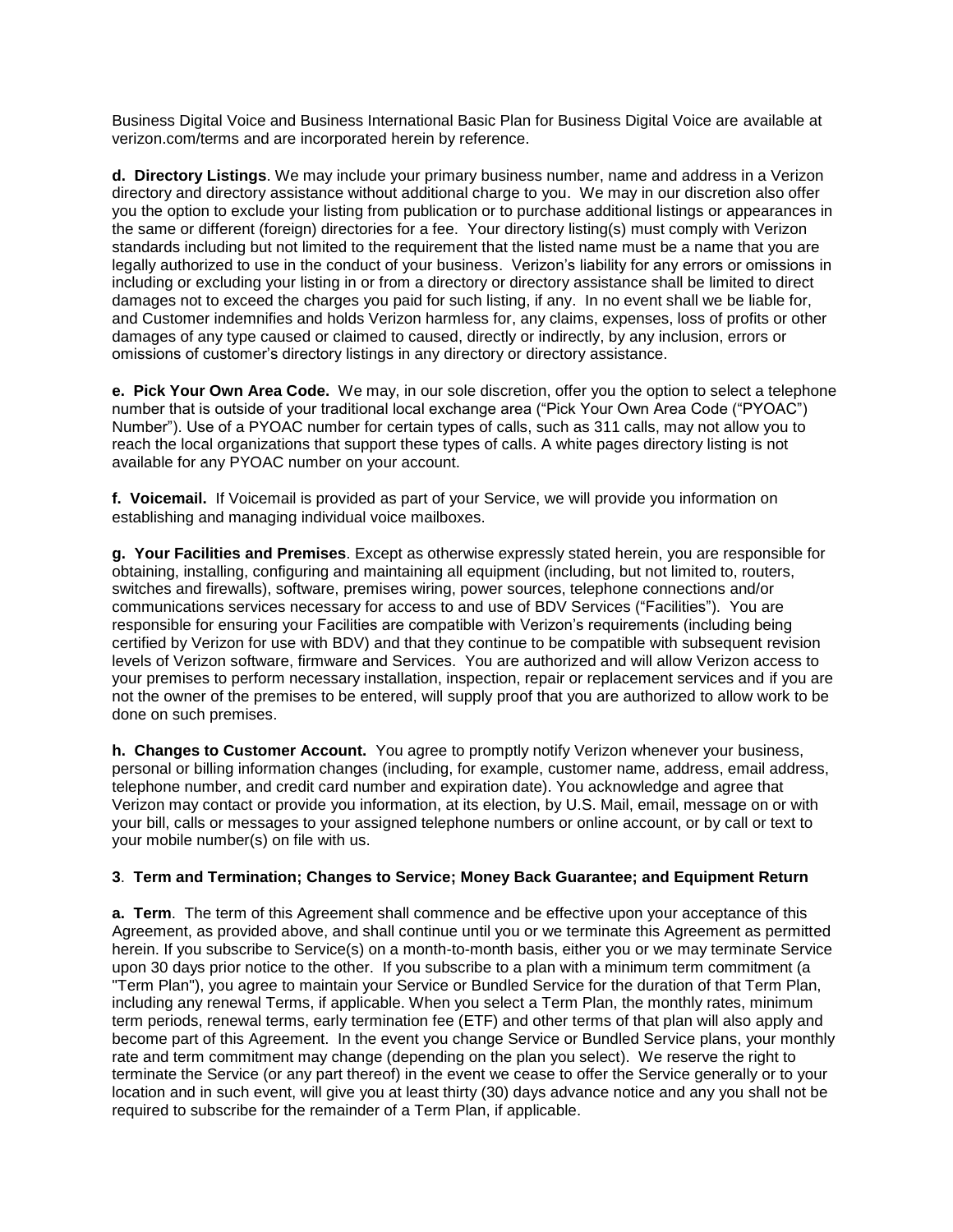**b. Termination of Service with Notice.** Either you or Verizon may terminate this Agreement without cause by giving notice to the other in accordance with the notice provision set forth in this Agreement. Unless otherwise required by applicable law, termination will be effective on the last day of that month's billing cycle, and you are responsible for all charges incurred through that date.

**c. Changes to Service.** We reserve the right to change the Services (or any part thereof), including but not limited to BDV Service, its features and functionalities, and related Software, Equipment, hardware or services, at any time with or without notice to you. If such a change materially and adversely affects your use of the Service, and we cannot reasonably mitigate the impact, then, as your sole and exclusive remedy, you may terminate the Service without further obligation to us. We may also suspend or terminate Service if required in our reasonable judgment to curtail abuse or misuse of our Services.

**d. Changes to Bundled Service**. If you change or discontinue any other service that was provided to you as part of a Bundled Service, we may in our discretion either terminate your Service or continue to provide Service at the then-current rates, terms and conditions applicable, and you agree to pay any new or higher monthly fee that may apply. If we elect to terminate your Service under this Section 3(c) then we reserve the right to charge any applicable early termination fees and to bill and collect for all unpaid sums due on Equipment provided or sold to you.

## **e. Money Back Guarantee and Equipment Return**

If we provide a money-back guarantee ("MBG") for your Service, it will begin when billing for your Service starts. During any applicable MBG period you may cancel the Service and receive a full refund of all monthly charges paid as well as any one-time charges and Equipment charges paid to Verizon (provided you return all Equipment in good working condition). You may be required to pay for shipping to return the Equipment and you may be required to pay an Equipment restocking fee. An early termination fee will not apply to Service terminated within a MBG period, if one is provided. A MBG, if applicable, will not apply if you change between or renew service plans. You are limited to a maximum of one MBG per Service type per Service address.

# **4. Prices, Billing and Payment**

**a.** You agree to pay all charges for the Services selected, including but not limited to a) applicable taxes, b) surcharges, c) Federal Universal Service Fund, 911, tax and other fees, d) call usage and international calling charges, e) activation fees, f) installation fees, g) set-up fees, h) equipment charges, i) early termination fees, j) Equipment restocking fees and shipping fees for Equipment returns; and k) any non-recurring charges. For any Service or Bundled Service, we will give you at least thirty (30) calendar days prior notice of a price increase by a notice on or with your bill, email, or U.S. mail. Your continued use of the Service or Bundled Service after a price change is effective constitutes your acceptance of the price change. If you change your Service, you agree to pay the applicable monthly fee that may apply and if you remove required components of a Bundled Service or otherwise fail to satisfy the conditions for a promotional offer or discount, the monthly charges for the remaining services on your account will automatically convert to the applicable existing, nondiscounted month-to-month service rate and you may be liable for repayment of any discounts previously received. You also agree to pay any additional charges or fees applied to your billing account, including but not limited to late fees, interest and charges due to insufficient credit or insufficient funds and account restoral fees. You acknowledge that you may also incur fees from an Internet service provider (which may be a Verizon affiliate or a third party) when using the Service.

**b.** You are solely responsible for all charges or fees payable to Verizon and third parties, including all applicable taxes, and you are solely responsible for protecting the security of credit card and other personal information provided to third parties in connection with such transactions. You are responsible for all charges incurred for all calls placed by or through your Equipment by any person, even if such charges are incurred by fraud or without your knowledge. You are responsible for controlling access to, and the use of your telecommunications Equipment and facilities. We shall have no liability for fraudulent calling made over such Equipment and facilities. Monthly Service and Bundled Service recurring charges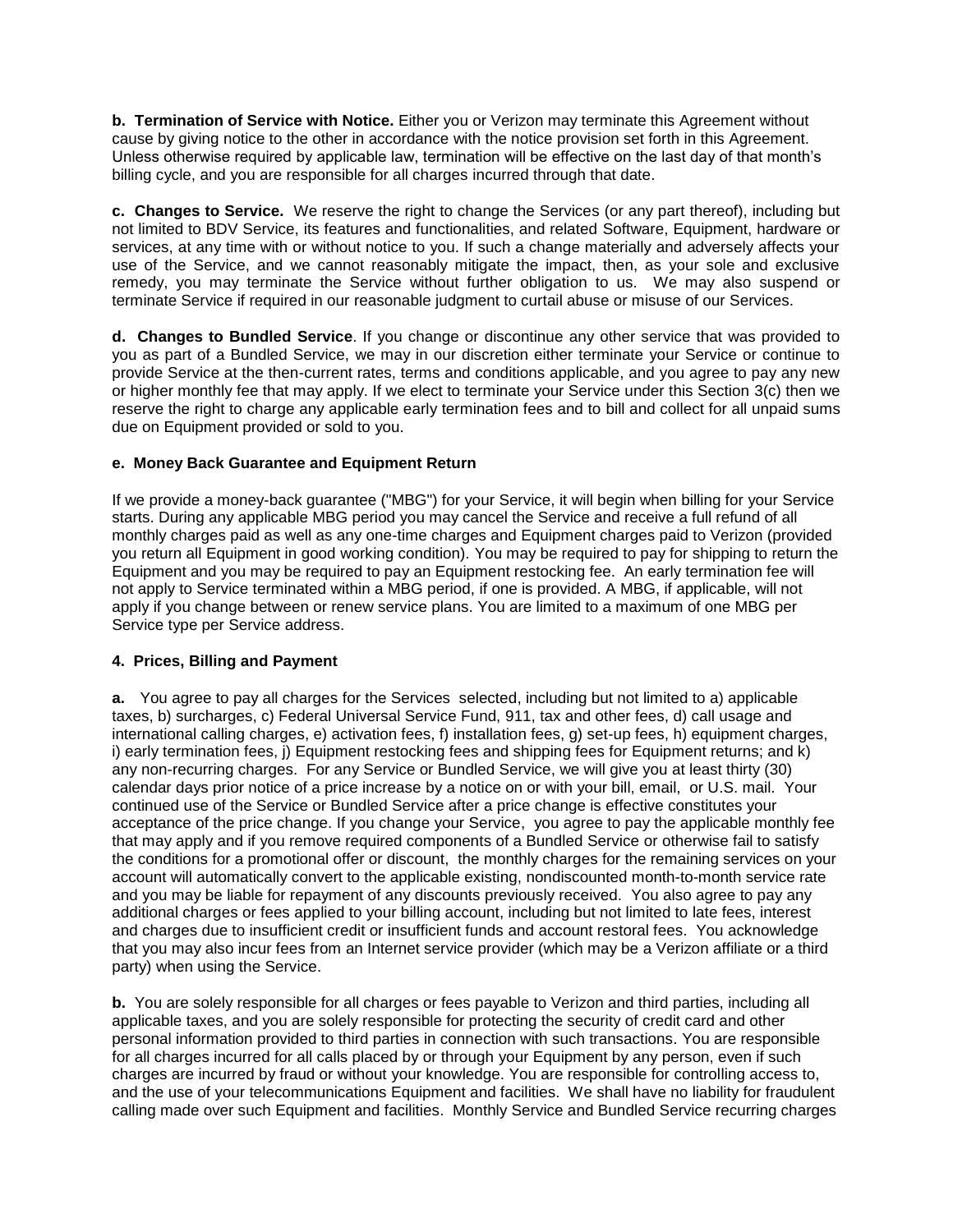may be billed one month in advance. Billing for Service will automatically begin on the date your Services are ready for activation ("Service Ready Date") unless you are notified otherwise by Verizon. We may, at our election, waive any fees or charges. You will begin receiving any discount associated with a Bundled Services plan, if offered and applicable, once all Bundled Services have been provisioned. Verizon or its agent will bill you directly, or bill your credit or debit card or your local Verizon telephone bill (where available in selected areas only), as you request and as approved by Verizon.

**c.** IF WE OFFER THE OPTION AND YOU ELECT TO BE BILLED FOR YOUR SERVICE ON YOUR CREDIT OR DEBIT CARD, VERIZON WILL CONTINUE TO BILL THE CARD UNTIL YOU TELL US TO CANCEL SUCH BILLING, AND YOU ALSO AGREE THAT VERIZON MAY RECEIVE UPDATED CARD INFORMATION FROM YOUR CARD ISSUER.

**d.** If you enroll in Verizon's Paperless Billing program, you agree to view and pay your bill electronically each month and to promptly update your email address with Verizon if it changes. You will no longer receive a paper bill. Instead, each month you will receive an email notifying you that your bill is available online for viewing and payment at verizon.com. You must continue to pay your paper bill until you receive your first email notification that your bill is available online. If your electronic payment is rejected for any reason, Verizon may charge a return-item fee (where permissible), cancel your enrollment in the Paperless Billing program and resume sending you paper bills.

**e. Late Fee and Consent Regarding Credit.** We will invoice you monthly or on a prepaid basis, as applicable. Payment to Verizon is due upon receipt of invoice and shall be made in U.S. currency. A payment received thirty (30) calendar days or more after the invoice date is considered past due. If your charges are billed by your Verizon local carrier, the Late Fee will be equal to the late payment charge that the local exchange carrier applies. If your charges are not billed by your Verizon local carrier, you agree to pay interest of the greater of 1.5% or \$5.00 for each month or part of a month (or the maximum interest allowed by law, whichever is less). Verizon may assign unpaid delinquent charges to a collection agency for action. In the event Verizon utilizes a collection agency or takes legal action to recover monies due, you agree to reimburse Verizon for all expenses incurred to recover such monies (including attorney's fees). We may evaluate your credit history before modifying or providing you Service. In order to establish an account with us and/or obtain or modify Service, we may obtain a report from a credit agency or exchange information with our affiliates in connection with determining your creditworthiness. If you fail to pay your bill, we may submit a negative credit report to credit reporting agencies which will negatively affect your credit report.

**f.** We may require that you provide us a refundable deposit as specified at the time of your order and/or we may require an additional deposit after activation of the Service if you fail to pay any amounts when due. Within ninety (90) days after termination of your Service, we will return your Subscriber Deposit, less any unpaid amounts due on your account and any amounts owed for unreturned or damaged Equipment. Amounts held on deposit will not accrue interest except as required by law.

# **5. Software Provided**

**a.** Verizon may provide to you, at no cost or for a fee, software owned by Verizon or its third-party licensors, providers or suppliers in connection with the Services ("Software"). You may use the Software in object code form only, on the hardware on which it is installed, only as part of or for use with the Service and for no other purpose. The Software may be accompanied by an end-user license agreement from Verizon or a third party. Your use of the Software is governed by the terms of that license agreement and by this Agreement, where applicable. You may not install or use any Software that is accompanied by or includes an end-user license agreement unless you first agree to the terms and conditions of the end user license agreement.

**b.** If the Software is not accompanied by an end-user license agreement from Verizon or a third party, you are hereby granted a personal, revocable, non-exclusive, non-transferable license by Verizon or its third-party licensors, providers or suppliers, to use the Software (and any corrections, updates and upgrades thereto), for the sole purpose of enabling you to use the Service.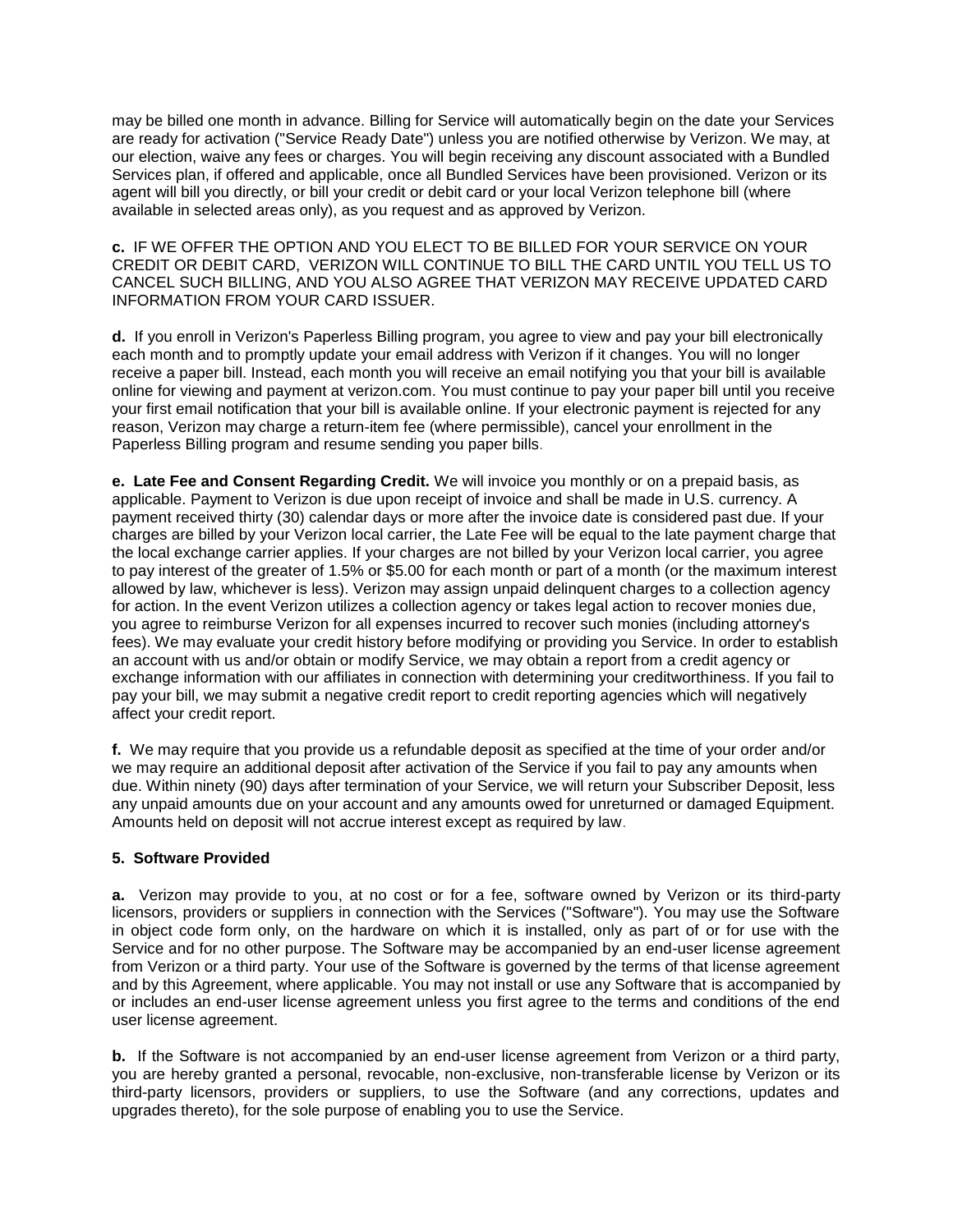**c.** You agree that the Software is the confidential information of Verizon or its third-party licensors, providers or suppliers, which you shall not disclose to others or use except as expressly permitted herein. The Software contains copyrighted material, trade secrets, patents and proprietary information owned by Verizon or its third-party licensors, providers, or suppliers. You may not de-compile, reverse engineer, disassemble, attempt to discover any source code or underlying ideas or algorithms of the Software, otherwise reduce the Software to a human readable form, modify, rent, lease, loan, use for timesharing or service bureau purposes, reproduce, sublicense or distribute copies of the Software, or otherwise transfer the Software to any third party. You may not remove or alter any trademark, trade name, copyright or other proprietary notices, legends, symbols or labels appearing on or in copies of the Software. You are not granted any title or rights of ownership in the Software. You acknowledge that this license is not a sale of intellectual property and that Verizon or its third-party licensors, providers or suppliers continue to own all right, title and interest, including but not limited to all copyright, patent, trademark, trade-secret and moral rights, to the Software and related documentation, as well as any corrections, updates and upgrades. The Software may be used in the United States only, and any export of the Software is strictly prohibited. We reserve the right to update or change the Software from time to time and you agree to cooperate in performing such steps as may be necessary to install any updates or upgrades to the Software.

**d.** IF AT ANY TIME DURING THE TERM OF THIS AGREEMENT VERIZON PROVIDES YOU WITH FREE OR FOR-FEE SOFTWARE OR EQUIPMENT, INCLUDING WITHOUT LIMITATION, CLIENT AND/OR NETWORK SECURITY SOFTWARE, YOU AGREE THAT YOUR SOLE RIGHT TO RECOURSE, IF ANY, INCLUDING BUT NOT LIMITED TO DAMAGES FOR FAILURE OF SUCH SOFTWARE TO PERFORM OR FOR PERSONAL INJURY OR DATA LOSS, IS AGAINST THE MANUFACTURER OF SUCH SOFTWARE OR PERIPHERAL EQUIPMENT.

**e.** Verizon provides technical assistance and support for the Software in accordance with its policies. Unless otherwise provided, Verizon does not provide technical assistance or support for third-party Software. Technical assistance or support with regard to third-party software provided by the Software supplier is provided in accordance with such third party's policies or other terms. You agree that upon termination of Service, you will remove and discontinue use of all Software.

**f.** Your license to use the Software shall remain in full force and effect during the Initial Term and any renewal terms, unless and until it is terminated by Verizon, its third-party licensors, providers or suppliers, or until this Agreement expires or is terminated.

**g. Other Third Party Agreements.** You agree to comply with the terms of licensing or service that apply to any Service features, Software, or options made available to you by third parties. Violations of such third party provider's terms of service may, in Verizon's sole discretion, result in the termination of your Service. You further agree to indemnify, defend and hold Verizon harmless from and against any claims or liabilities that may result from your use of such third-party services.

**h.** All title and intellectual property rights (including without limitation, copyrights, patents, trademarks and trade secrets) in and to Service portals and platforms, documentation and support websites (including but not limited to, related software, images, and copy) are owned by Verizon, its affiliates or licensors.

# **6. NO WARRANTIES**

VERIZON DOES NOT GUARANTEE THAT SERVICE CAN BE PROVISIONED TO YOUR LOCATION, OR THAT PROVISIONING WILL OCCUR ACCORDING TO A SPECIFIED SCHEDULE. THE SERVICE IS SUBJECT TO INTERRUPTION, DEGRADATION OR FAILURE DUE TO VARIOUS FACTORS, INCLUDING WITHOUT LIMITATION, THE CONDITION AND PERFORMANCE OF YOUR INTERNET CONNECTION, LOSS OF POWER, YOUR EQUIPMENT CONFIGURATION AND CAPABILITIES, AND NETWORK CONDITIONS. IN THE EVENT YOUR SERVICE CAN NOT BE PROVISIONED FOR ANY REASON, NEITHER YOU NOR VERIZON SHALL HAVE ANY DUTIES OR OBLIGATIONS UNDER THIS AGREEMENT (OTHER THAN YOUR OBLIGATION TO PAY FOR OR RETURN ANY VERIZON-PROVIDED EQUIPMENT).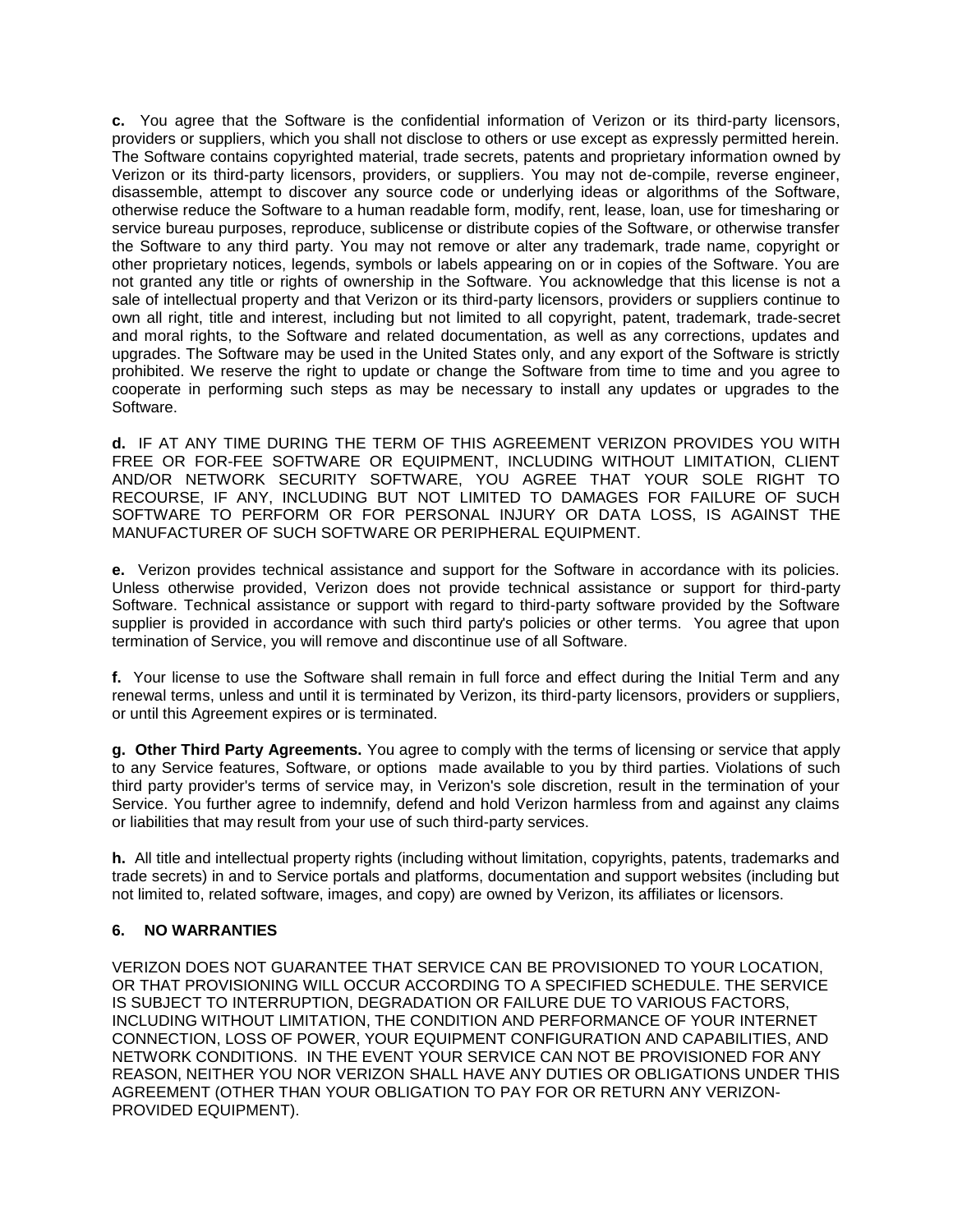EXCEPT AS OTHERWISE EXPRESSLY PROVIDED IN THIS AGREEMENT OR THE TERMS OF WARRANTY PROVIDED FOR OR WITH SPECIFIC EQUIPMENT, VERIZON DOES NOT WARRANT THAT THE SERVICE OR EQUIPMENT PROVIDED BY VERIZON WILL MEET YOUR NEEDS, PERFORM AT A PARTICULAR RATE OR WILL BE UNINTERRUPTED, ERROR-FREE OR SECURE, OR FREE OF INTERFERENCE, DISABLING CODE OR CONDITIONS, OR THE LIKE. ADVICE OR INFORMATION GIVEN BY VERIZON OR ITS REPRESENTATIVES SHALL NOT CREATE A WARRANTY.

USE OF VERIZON SERVICE AND TECHNICAL SUPPORT IS AT YOUR OWN RISK AND IS NOT WARRANTED EXCEPT AS OTHERWISE EXPRESSLY PROVIDED HEREIN. VERIZON AND ITS THIRD PARTY LICENSORS, PROVIDERS AND SUPPLIERS DISCLAIM, WITH RESPECT TO ALL SERVICES, INCLUDING BUT NOT LIMITED TO ALL EQUIPMENT, SOFTWARE AND SUPPORT, ANY AND ALL REPRESENTATIONS AND WARRANTIES, EXPRESS, IMPLIED OR ARISING BY COURSE OF PERFORMANCE, DEALING, CUSTOM OR TRADE USAGE, INCLUDING BUT NOT LIMITED TO THE IMPLIED WARRANTIES OF MERCHANTABILITY, FITNESS FOR A PARTICULAR PURPOSE (EVEN IF WE KNEW OR SHOULD HAVE KNOWN SUCH PURPOSE) AND NONINFRINGEMENT. YOU AGREE THAT THE SERVICE IS PROVIDED ON AN "AS IS" AND "AS AVAILABLE" BASIS.

IF ANY EQUIPMENT THAT CUSTOMER PURCHASES FROM VERIZON AS PART OF THE SERVICE FAILS DURING THE APPLICABLE WARRANTY PERIOD AND VERIZON DETERMINES SUCH EQUIPMENT TO BE DEFECTIVE, VERIZON MAY ELECT TO REPAIR IT OR REPLACE THE EQUIPMENT WITH EQUIPMENT OF SIMILAR CAPABILITIES. IF CUSTOMER DOES NOT RETURN THE DEFECTIVE EQUIPMENT WITHIN 14 DAYS AFTER RECEIPT OF ANY REPLACEMENT EQUIPMENT, CUSTOMER SHALL BE LIABLE FOR PAYMENT OF THE PURCHASE PRICE OF THE REPLACEMENT EQUIPMENT. UNLESS OTHERWISE SPECIFIED IN WRITING BY VERIZON, THE WARRANTY PERIOD FOR ANY EQUIPMENT PURCHASED FROM VERIZON UNDER THIS AGREEMENT SHALL BE ONE YEAR FROM THE DATE OF PURCHASE.

## .**7. Revisions to Terms of Service**

You understand and agree that we may, from time to time, revise the terms and conditions of this Agreement (including any of the policies which may apply to use of the Service and the provisions that govern the way that you and we resolve disputes). The current version of this Agreement shall be available to you on [verizon.com/terms](http://www.verizon.com/about/terms/) ("Terms Web site") under "Business Services." We will provide notice of any material revisions by (i) posting such revisions to the Verizon business website at [business.verizon.com/tosupdates,](http://business.verizon.com/tosupdates) (ii) by sending an email to your primary verizon.net email address or to the contact email address we have on file for you, or (iii) by including notice of the revision with or on your monthly bill. You agree to visit the specified Web pages periodically to be aware of and review any such revisions. Revisions to the Agreement are effective upon posting to the Terms Web site or as otherwise specified in the Agreement or our notice. By continuing to use any of the Service after the date the revision(s) are posted to the Web site, you accept and agree to the revisions and to abide by them. If you do not agree to the revision(s), you must terminate your Service immediately and such termination may be subject to any applicable early termination fees.

## **8. Indemnification**

You agree to indemnify us and hold us harmless for any damages, costs, liabilities and attorneys' fees we incur from any claim arising from your use of the Services, or the use of your Service by others, including without limitation, violation of the copyrights, trademarks or other intellectual property rights of others, your combination of the Services with other products or services not provided by us, any modification of the Services or any breach of this Agreement by you. In such event, you agree to conduct the defense and have control of the litigation and settlement, if any. However, you agree not to acquiesce to any judgment or enter into any settlement that adversely affects our rights or interests without Verizon's prior written consent. We agree to give you prompt notice of all claims and to cooperate in defending against the claim. The indemnifying party may not settle any claim under this section which includes an admission of criminal liability or the payment of a settlement amount without the prior written permission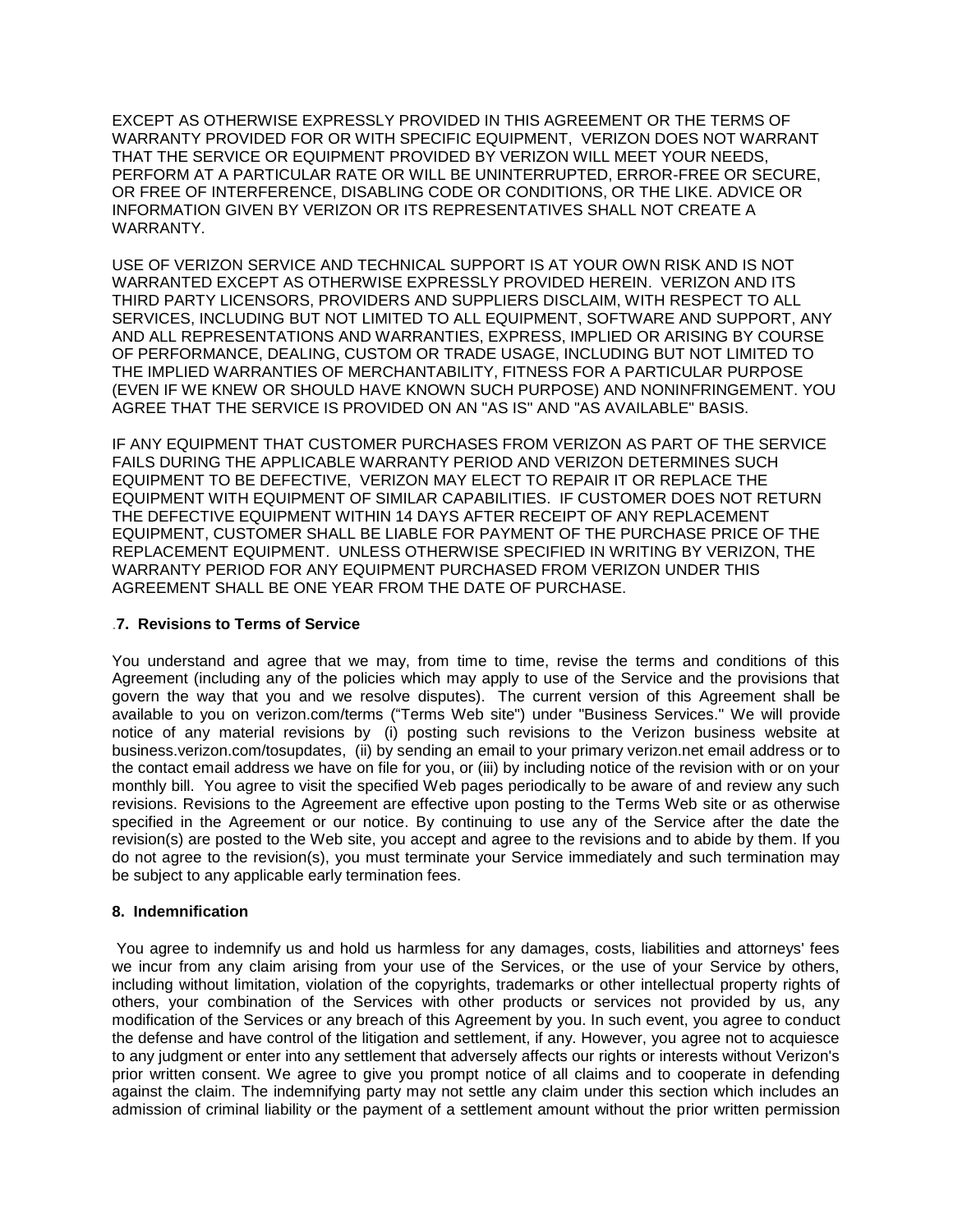of the indemnified party. THE PARTIES DISCLAIM ANY IMPLIED WARRANTY OF NON-INFRINGEMENT, RELYING INSTEAD ON THE TERMS OF THIS SECTION.

## **9. Compliance with Laws**

**a. General**. You agree not to use, or permit others to use, the Service in ways that (i) violate any law or applicable regulation, this Agreement or our AUP or our other policies, (ii) infringe the rights of others, or (iii) interfere with the users, services, or equipment and software of our network or networks of our suppliers or other third parties.

**b. No Protected Health Information.** You shall not request or cause Verizon to create, receive, maintain, or transmit "protected health information" (as defined in 45 C.F.R. § 160.103) for or on behalf of Customer in connection with the Service or in any manner that would make Verizon a "business associate" (as defined at 45 C.F.R. § 160.103) to Customer.

**c. Export Laws**. You agree to comply with U.S. export laws concerning the transmission of technical data and other regulated materials via the Service. We reserve the right to suspend or terminate the Service (or any portion thereof) with or without notice if your use of the Service, in our sole judgment, violates this Agreement or our AUP, or otherwise adversely affects or threatens any Verizon network or service, customer or employee, or if you are determined to be a repeat infringer under our repeat infringement policy set forth in our AUP.

**d. Noncompliance.** In the event Customer acts or uses the Service in a manner not permitted under this Section, Customer shall (i) be in material breach of this Agreement; (ii) indemnify, defend and hold Verizon harmless against any losses, expenses, costs, liabilities, damages, penalties, investigations or enforcement proceedings (including attorneys' fees) arising from or relating to Customer's breach of this Section; (iii) take, at Customer's expense, prompt action to correct and/or mitigate the effects of Customer's breach of this Section; and (iv) provide Verizon with reasonable cooperation and support in connection with Verizon's response to Customer's breach of this Section. Customer shall assume and be solely responsible for any reporting requirements under law or contract arising from Customer's breach of this Section.

## **10. Termination for Default**

Either party may terminate or cancel this Agreement if the other fails to cure a material breach of the Agreement within thirty (30) calendar days after receiving written notice of the breach. We reserve the right, but assume no obligation, to suspend performance immediately if you are more than thirty (30) calendar days overdue in payments or if, in our reasonable judgment, you violated this Agreement.

## **11. Resolution of Disputes and Arbitration; No Class Actions**

**a.** You and we agree to resolve disputes arising out of this Agreement without litigation. Accordingly, except for action seeking a temporary restraining order or injunction related to the purposes of this Agreement, or suit to compel compliance with this dispute resolution process, You and we agree to use the following alternative dispute resolution procedure as our sole remedy with respect to any controversy or claim arising out of or relating to this Agreement or its breach. You and we further agree that this Agreement does not permit class arbitration, even if the procedures or rules of the American Arbitration Association (or other dispute-resolution organization or body) would otherwise permit it.

**b.** At the written request of a party, each party will appoint a knowledgeable, responsible representative to meet and negotiate in good faith to resolve any dispute arising under this Agreement. The parties intend that these negotiations be conducted by non-lawyer, business representatives. The location, format, frequency, duration and conclusion of these discussions shall be left to the discretion of the representatives. Upon agreement, the representatives may mutually agree to utilize other alternative dispute-resolution procedures such as mediation to assist in the negotiations. Discussions and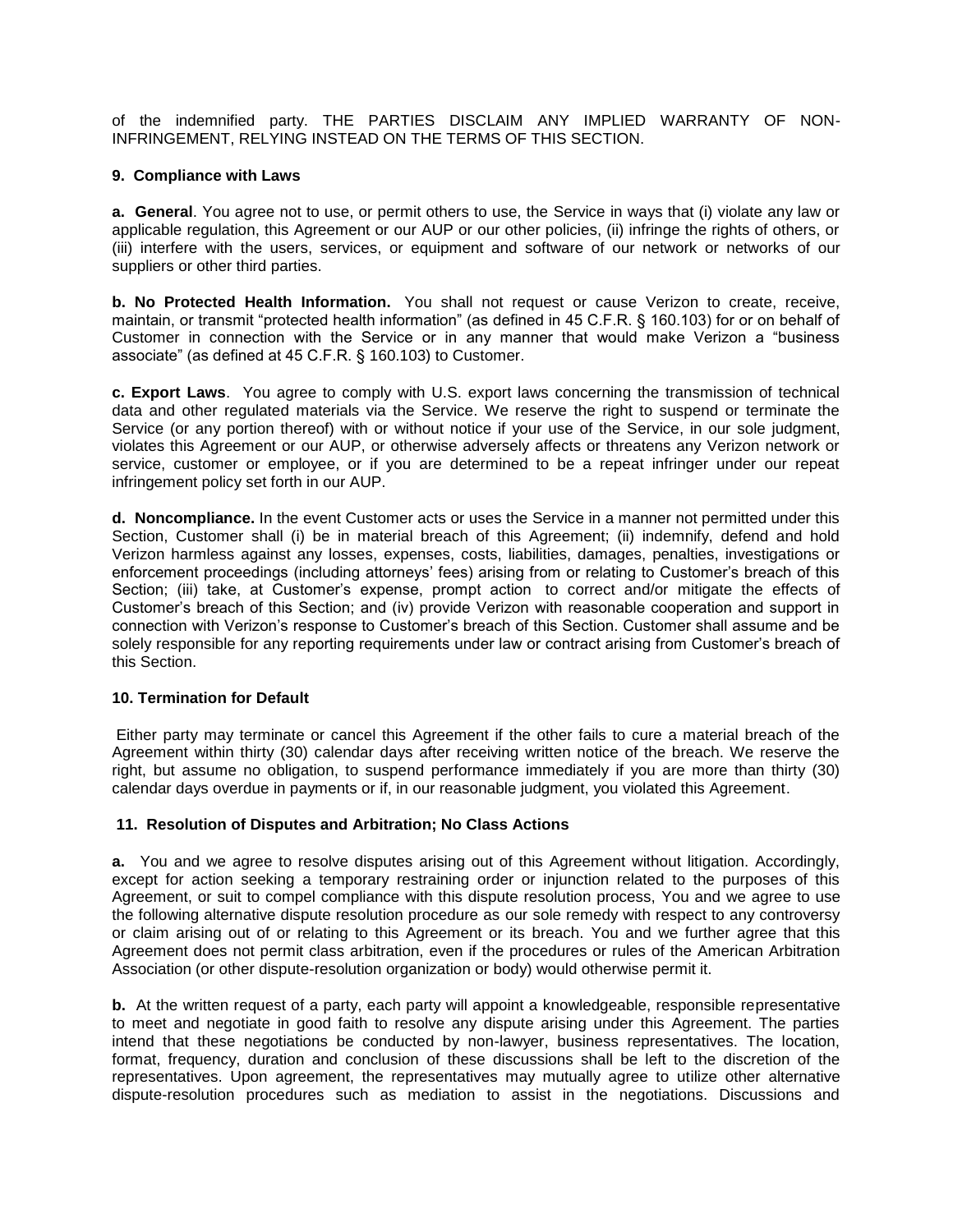correspondence among the representatives for purposes of these negotiations shall be treated as confidential information developed for purposes of settlement, exempt from discovery and production, which shall not be admissible in the arbitration described below or in any lawsuit without the concurrence of all parties. Documents identified in or provided with such communications that are not prepared for purposes of the negotiations are not so exempted and may, if otherwise admissible, be admitted in evidence in the arbitration or lawsuit.

**c.** If the negotiations do not resolve the dispute within sixty (60) calendar days of the initial written request, and the amount in controversy exceeds five thousand (\$5,000.00) dollars or the jurisdictional limit for small claims court in the jurisdiction in which service is provided (whichever is less), the dispute shall be submitted to binding arbitration by a single arbitrator pursuant to the Commercial Arbitration Rules of the American Arbitration Association. A party may demand such arbitration in accordance with the procedures set out in those rules. Discovery shall be controlled by the arbitrator and shall be permitted to the extent set out in this section. Each party may submit in writing to a party, and that party shall so respond, to a maximum of any combination of twenty-five (25) (none of which may have subparts) of the following: interrogatories, demands to produce documents and requests for admission. Each party is also entitled to take the oral deposition of one (1) individual representing another party. Additional discovery may be permitted upon mutual agreement of the parties. The arbitration hearing shall be commenced within sixty (60) calendar days of the demand for arbitration. The arbitration shall be held in the county where Service is provided to you by Verizon. The arbitrator shall control the scheduling so as to process the matter expeditiously. The parties may submit written briefs. The arbitrator shall rule on the dispute by issuing a written opinion within thirty (30) calendar days after the close of hearings. The times specified in this section may be changed upon mutual agreement of the parties or by the arbitrator upon a showing of good cause. Judgment upon the award rendered by the arbitrator may be entered in any court having jurisdiction.

**d.** If the negotiations do not resolve the dispute within sixty (60) calendar days of the initial written request, and the amount in controversy does not exceed five thousand (\$5,000.00) dollars or the jurisdictional limit for small claims court in the jurisdiction in which Service is provided (whichever is less), the dispute may be submitted to small claims court in the jurisdiction in which service is provided for resolution in accordance with its rules and procedures.

**e.** Each party shall bear its own costs of these procedures. A party seeking discovery shall reimburse the responding party the costs of production of documents (to include reasonable search time and reproduction costs). The parties shall equally split the fees of the arbitration and the arbitrator.

**12. LIMITATION OF LIABILITY.** IN NO EVENT SHALL VERIZON OR ITS THIRD-PARTY LICENSORS, PROVIDERS OR SUPPLIERS BE LIABLE TO YOU FOR (A) ANY PUNITIVE, SPECIAL, CONSEQUENTIAL, INCIDENTAL OR INDIRECT DAMAGES INCLUDING WITHOUT LIMITATION, LOST PROFITS OR LOSS OR DAMAGE TO DATA ARISING OUT OF THE USE OR INABILITY TO USE SERVICES, EVEN IF WE HAVE BEEN ADVISED OF THE POSSIBILITY OF SUCH DAMAGES, OR (B) ANY CLAIMS AGAINST YOU BY ANY THIRD PARTY. OUR AGGREGATE LIABILITY TO YOU FOR ANY CAUSE OF ACTION OR CLAIM WHATSOEVER, INCLUDING, BUT NOT LIMITED TO, FAILURE OR DISRUPTION OF SERVICES PROVIDED UNDER THIS AGREEMENT, SECURITY BREACH REGARDLESS OF THE FORM OF ACTION, WHETHER IN CONTRACT OR TORT, OR OTHERWISE, SHALL NOT EXCEED A PRO RATA CREDIT FOR THE MONTHLY FEES (EXCLUDING ALL TAXES) YOU HAVE PAID TO VERIZON FOR THE SERVICE DURING THE SIX (6) MONTH PERIOD PRIOR TO WHEN SUCH CLAIM AROSE. SOME JURISDICTIONS DO NOT PERMIT THE EXCLUSION OF CERTAIN WARRANTIES OR THE LIMITATION OR EXCLUSION OF CONSEQUENTIAL OR INCIDENTAL DAMAGES. IN THESE JURISDICTIONS OUR LIABILITY SHALL BE LIMITED TO THE MAXIMUM EXTENT PERMITTED BY LAW.

**13. Third Party Beneficiaries.** ALL LIMITATIONS AND DISCLAIMERS STATED IN THIS AGREEMENT ALSO APPLY TO VERIZON'S THIRD-PARTY LICENSORS, PROVIDERS AND SUPPLIERS AS THIRD-PARTY BENEFICIARIES OF THIS AGREEMENT including but not limited to Broadsoft, Inc. and its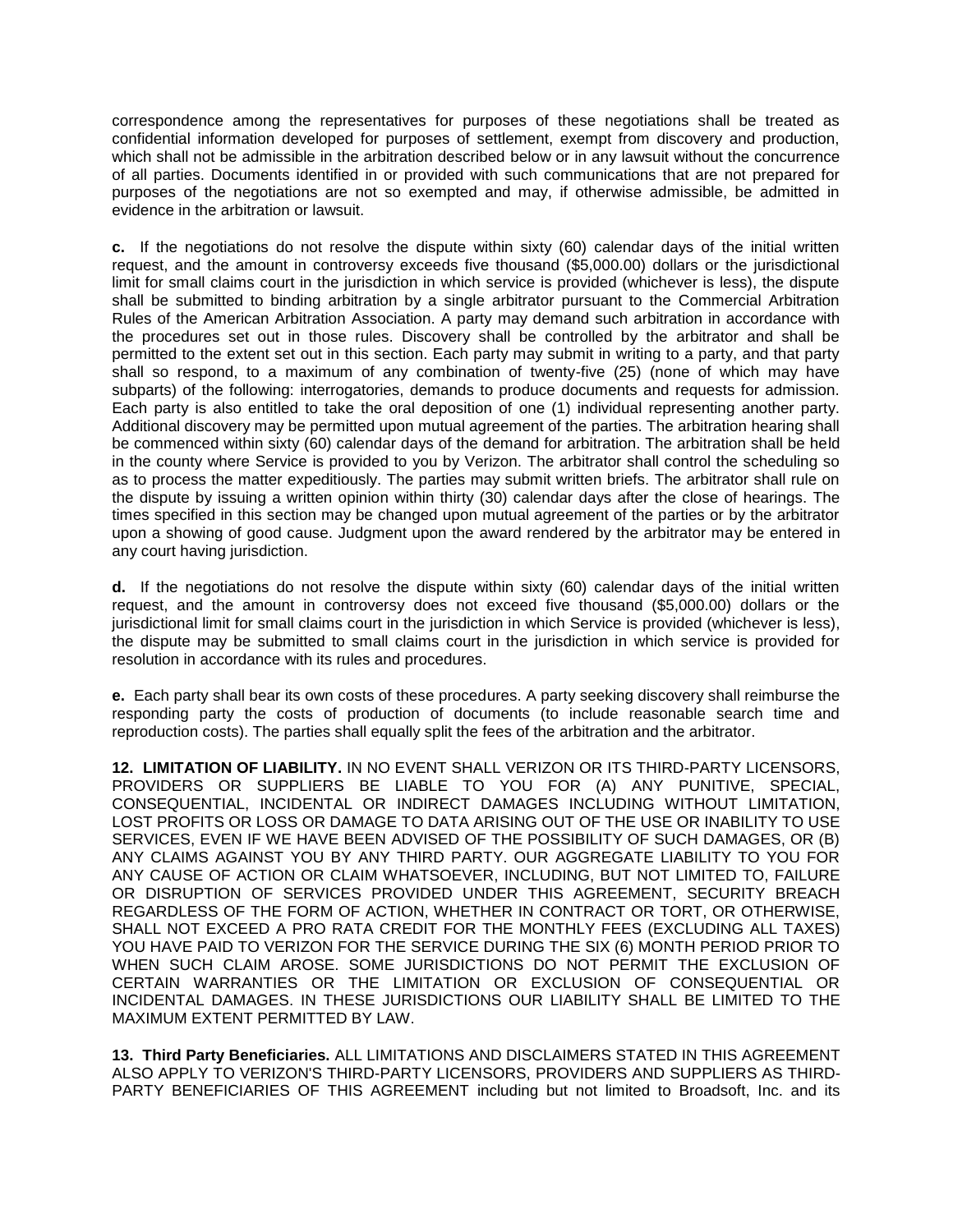licensors each of whom is a third party beneficiary of this Agreement capable of enforcing its terms independently from Verizon.

**14. Force Majeure.** If the performance of any obligation hereunder is interfered with by reason of any circumstance beyond our reasonable control, including but not limited to acts of God, labor strikes and other labor disturbances, power surges or failures, or the act or omission of any third party, we shall be excused from such performance to the extent necessary, provided that we shall use reasonable efforts to remove such causes of nonperformance.

**15. Publicity.** Customer shall not use any trademark, trade name, trade dress or any name, picture or logo which is commonly identified with Verizon or its affiliates, or from which any association with Verizon or its affiliates may be inferred or implied, in any manner without the prior written permission of Verizon.

## **16. Choice of Law and One Year Claims Limitations Period**

Except as otherwise required by law, you and Verizon agree that the substantive laws of the State of Maryland, without reference to its principles of conflicts of laws, will be applied to govern, construe and enforce all of the rights and duties of the parties arising from or relating in any way to the subject matter of this Agreement. EXCEPT AS EXPRESSLY SET FORTH IN SECTION 11 OF AGREEMENT, YOU AND VERIZON CONSENT TO THE EXCLUSIVE PERSONAL JURISDICTION OF AND VENUE IN A STATE OR FEDERAL COURT LOCATED IN MARYLAND FOR ANY SUITS OR CAUSES OF ACTION CONNECTED IN ANY WAY, DIRECTLY OR INDIRECTLY, TO THE SUBJECT MATTER OF THIS AGREEMENT OR TO THE SERVICE. Except as otherwise required by law, any cause of action or claim you may have with respect to the Service must be commenced within one (1) year after the claim or cause of action arises or such claim or cause of action is barred.

## **17. Miscellaneous**

**a.** The terms and conditions of this Agreement supersede all previous agreements, proposals or representations related to the Service. You may not assign this Agreement without our prior written consent. We may freely assign this Agreement. Any changes to this Agreement, or any additional or different terms in your purchase orders, acknowledgments or other documents, will not be effective unless expressly agreed to in writing by us.

**b.** Any notices or demands or other communications alleging breach or seeking enforcement of the terms of this Agreement or under any statute must be communicated in writing. Unless otherwise specified in this Agreement, notices to us must be made to the attention of the Verizon Legal Department and sent to the address\* listed on the next page by First-Class U.S. mail, or nationally recognized overnight express courier. Notices shall be deemed to have been given on receipt if delivered by overnight express courier or three (3) days after delivery to the United States Postal Service if mailed. Notices to you will be sent either to your billing or email address on file with Verizon or in the manner set forth in other provisions of this Agreement.

**c.** If any of the terms or conditions in this agreement is duly found to be invalid or unenforceable by a court or government body of competent jurisdiction, the remaining terms or conditions of this agreement shall not be affected by the finding and shall continue to apply as necessary to reflect the original intention of the parties. Verizon's failure at any time to enforce any provision of this Agreement or any right or remedy available hereunder or at law or equity, or to exercise any option herein provided shall in no way be construed to be a waiver of such provision, right, remedy or option or in any other way affect the validity of this Agreement. The exercise by Verizon of any rights, remedies or options provided in this Agreement or at law or equity shall not preclude or prejudice Verizon from exercising thereafter the same or any other rights or remedies or options.

**Verizon Long Distance LLC** Business Digital Voice